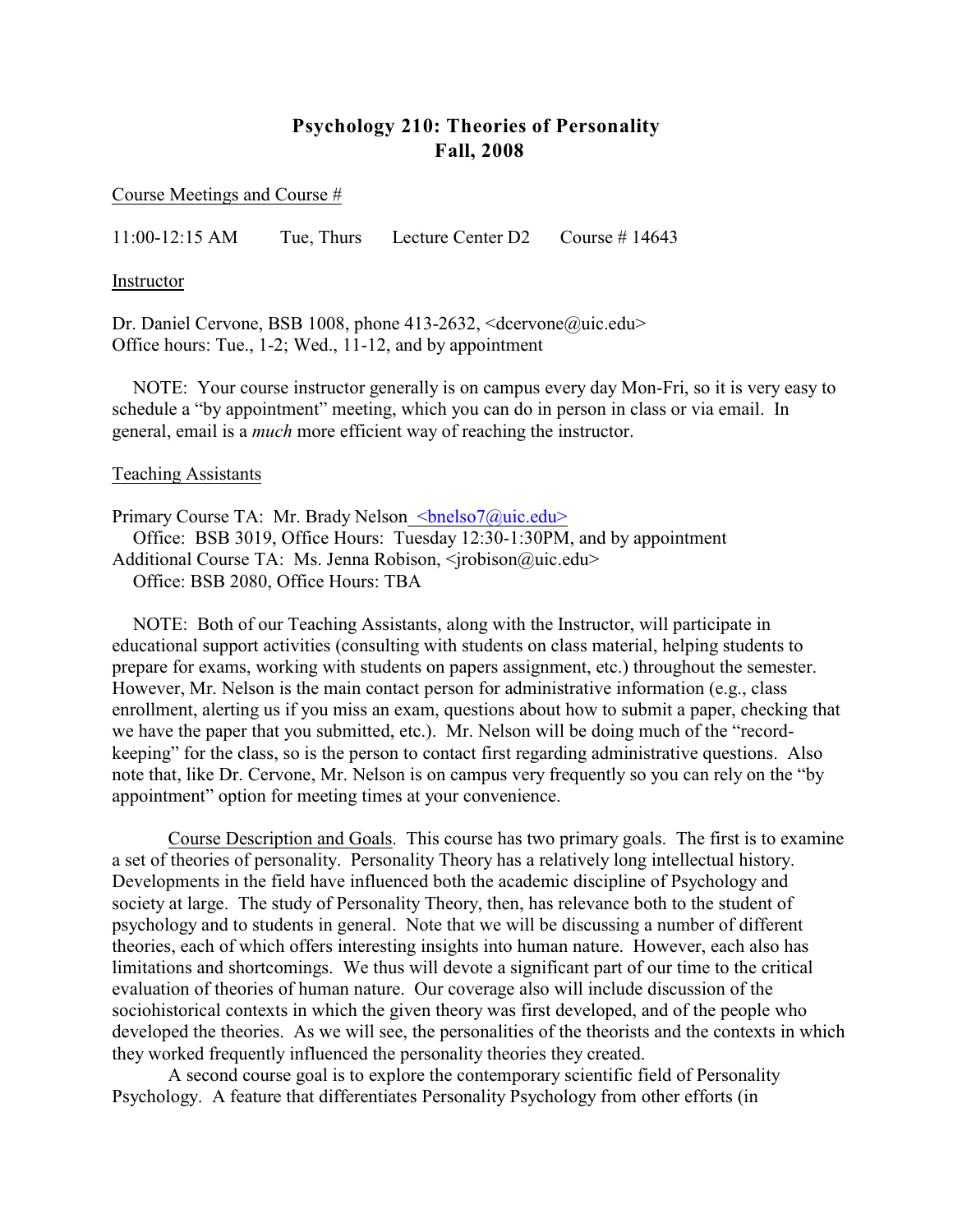Philosophy, Religion, Literature, etc.) to understand human nature is that the personality psychologist attempts to develop theories that are grounded in established scientific knowledge and that can be tested empirically, in other words, that can be tested through scientific observation and experimentation. Recent decades have seen many significant advances in scientific research on human personality. These advances often provide objective evidence with which one can compare and evaluate the classic personality theories. We will examine research findings that bear on each of the theories we discuss, and that shape the continuing evolution of Personality Psychology. As we do so, a primary educational goal will be to learn how specific, concrete research findings can be used to evaluate what are sometimes rather abstract theories about human nature.

Readings. The required textbook is:

Cervone, D., & Pervin, L. A. (2008). *Personality: Theory and Research* (10<sup>th</sup> ed.). Hoboken, NJ: John Wiley & Sons.

All of the required readings that will be discussed in class and that will be relevant to the exam come from this textbook. Indeed, the textbook could be seen as the primary "learning tool" of this class; it contains much more information, in total, than could ever be presented in lectures. Many exam questions will directly relate to material in the book, even if that material was not discussed in class. Thus, you *need the textbook* to do well in the course. Note also that you need *this* textbook (Cervone & Pervin) in its *most recent edition* (2008 copyright,  $10<sup>th</sup>$  edition); the book has been substantially updated from previous editions.

In addition to the textbook reading, you will need to do supplemental reading to complete the paper requirement (described below) and the optional assignment (also described below).

#### Requirements and Grades

There are three types of graded assignments: (1) **Exams**, (2) the **Paper**; (3) the **Brief Memos** (an odd name, yes, but I'm trying to give us a terminology that will avoid our confusing assignments 2 and 3). The Exams and Paper are weighted more heavily that the Brief Memos in the determination of grades.

**Exams.** There will be three exams. Because of the anticipated large enrollment in the course, the exams will consist of machine-scorable multiple-choice questions; thus, you must bring #2 pencils to the exams. Each exam will have 40-50 questions each.

The exams will cover material discussed in the lectures and textbook readings. Note that the lectures and readings will not be redundant. Thus, you cannot expect to do well on the exams unless you know the material from both the lectures *and* the text. The third exam, to be held during UIC's Exam Week, will not be a comprehensive exam; it will focus on material covered during the last third of the course. (It will be assumed, on Exams 2 and 3, that you will have some memory of the earlier material so that you can, for example, compare theories discussed in the latter parts of the course to those covered at the beginning.)

Exam 1 will take place on Thursday, Feb. 14 (in class, regular class time).

Exam 2 will take place on Thursday, March 20 (in class, regular class time).

Exam 3, the final exam, will be held on the regularly scheduled, university-assigned exam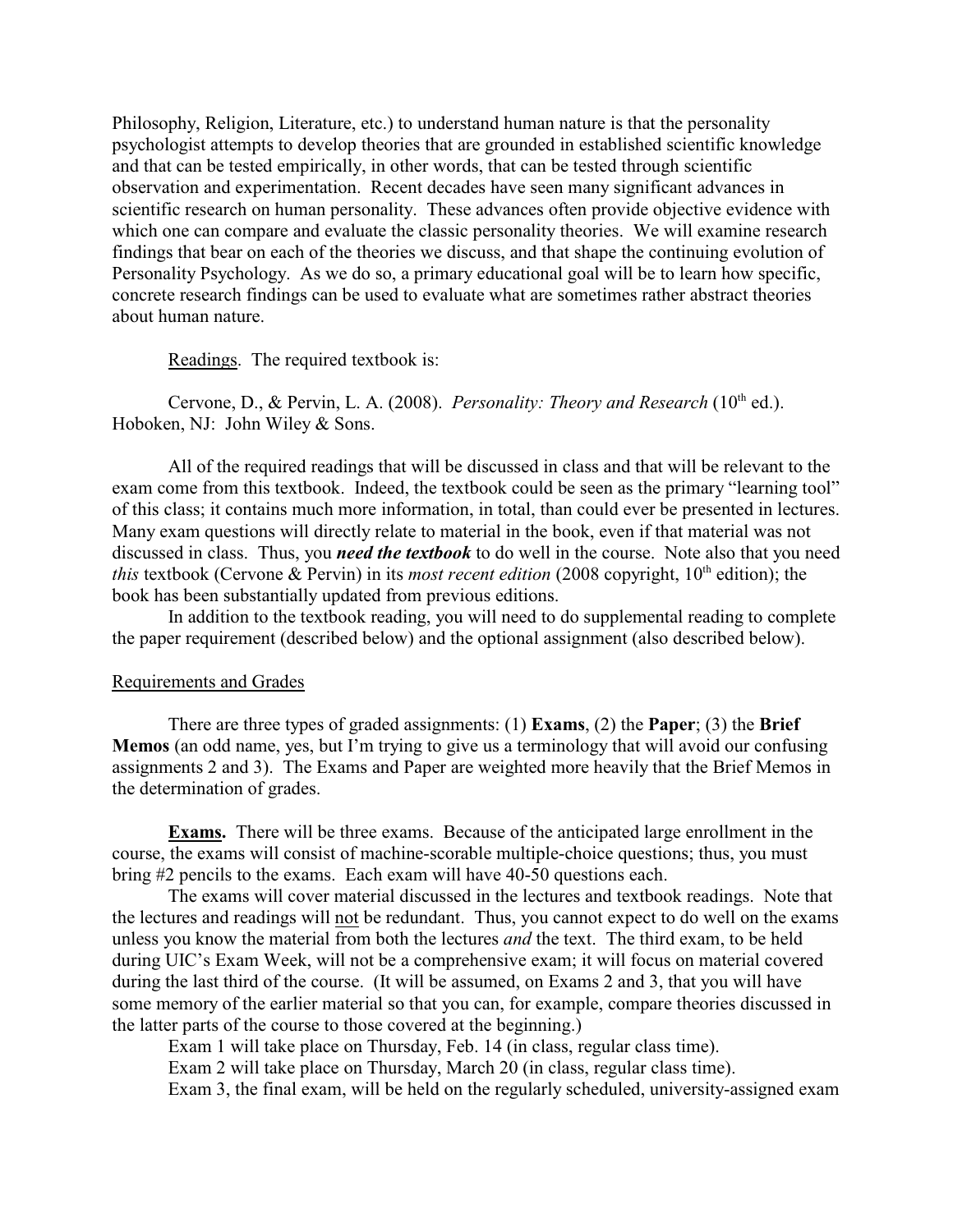day and time; at the time of this writing, this day/time is Thursday, May 8, 10:30-12:30.

If you miss Exam 1 or Exam 2, you can take a make-up on the next exam day. In other words, if you miss Exam 1 on Feb. 14 you can take it on March 20. If you miss Exam 2, you can take it on the day of the final exam. The make-up exams will be slightly more difficult than the exams administered at the regularly scheduled exam time, to avoid inadvertently disadvantaging people who take the exam at the appropriate time. There will be no alternative exam days. There will be no make-up day for the final exam; grades will be submitted very soon after the final exam, so if you want a grade, you need to be present for the final exam.

Also, please note that the instructor's and TA's regularly scheduled office hours pertain to the regular 15 weeks of instruction, not to Spring Break week or Final Exam week.

**Paper.** There is a paper assignment: a 5-7 page paper due in class on Thursday, April 17. If you submit your paper on time, the paper will be graded and returned to you by the day of the last class meeting prior to exam week, which is Thursday, May 1. If you submit your paper late (there are late penalties; see below), it may not be returned until the time of the final exam. The paper will be graded on a 60-point basis. Note that this is a larger number of points than any one exam. So the paper is "worth more," in the total point system of the course, than is any one exam. It also is worth far more than the Brief Memos combined.

The paper assignment is to compare the manner in which two personality theories address a particular topic, and to do so by drawing upon a specific piece of research that enables you to evaluate and compare the theories. Details on paper topics, additional paper information, and a sample paper will be made available on the class website on the internet. (This info will not all be available as of week 1, but will be posted far in advance of the assignment.) *You should read this material carefully before beginning your paper*, as it contains detailed guidelines and suggestions for the paper assignment. In addition, we will discuss the paper assignment in class.

Late Papers. Papers that are turned in late will be accepted for credit; however, grading penalties will be assigned to them. The late-paper penalties consist of point reductions on your paper grade. These penalties will be assigned no matter what your reason for failing to submit the paper on time (barring sudden, and documented, medical emergencies, of course). You thus should plan ahead for eventualities such as "my computer crashed," "my dog ate my computer," etc.

The paper is due at the time of in class on Thursday, April 17. Late penalties are as follows. If you turn in your paper later than class time on the 17th, but prior to 5 p.m. on the 18th, there is a 2-point penalty. If you submit it any time after 5 pm on the  $18<sup>th</sup>$  through 5 pm Friday, the 24th, there is a 6-point penalty. Papers submitted any time after 5 pm on the 24th but before the end of the business day on Friday. May 2, the last day of instruction at UIC in the Spring Semester, will receive a 10-point penalty. You must submit a paper by this last day of UIC instruction for the semester to get credit for the course.

How to Submit Papers. Papers must be submitted *both as* hard copies on paper and as electronic files in .doc or .rtf wordprocessing format. Papers will be submitted electronically through the UIC Blackboard system. Details on this process will be discussed in class and in class announcements made available on our class's Blackboard web site.

On Plagiarism. If you include in your own paper material that is copied from another source, and you fail to put that material in quotation marks and properly to cite the original source, then you have plagiarized material. If you include material that appears in another student's paper, that, too, is plagiarism. Plagiarism is a serious academic offense. It is a violation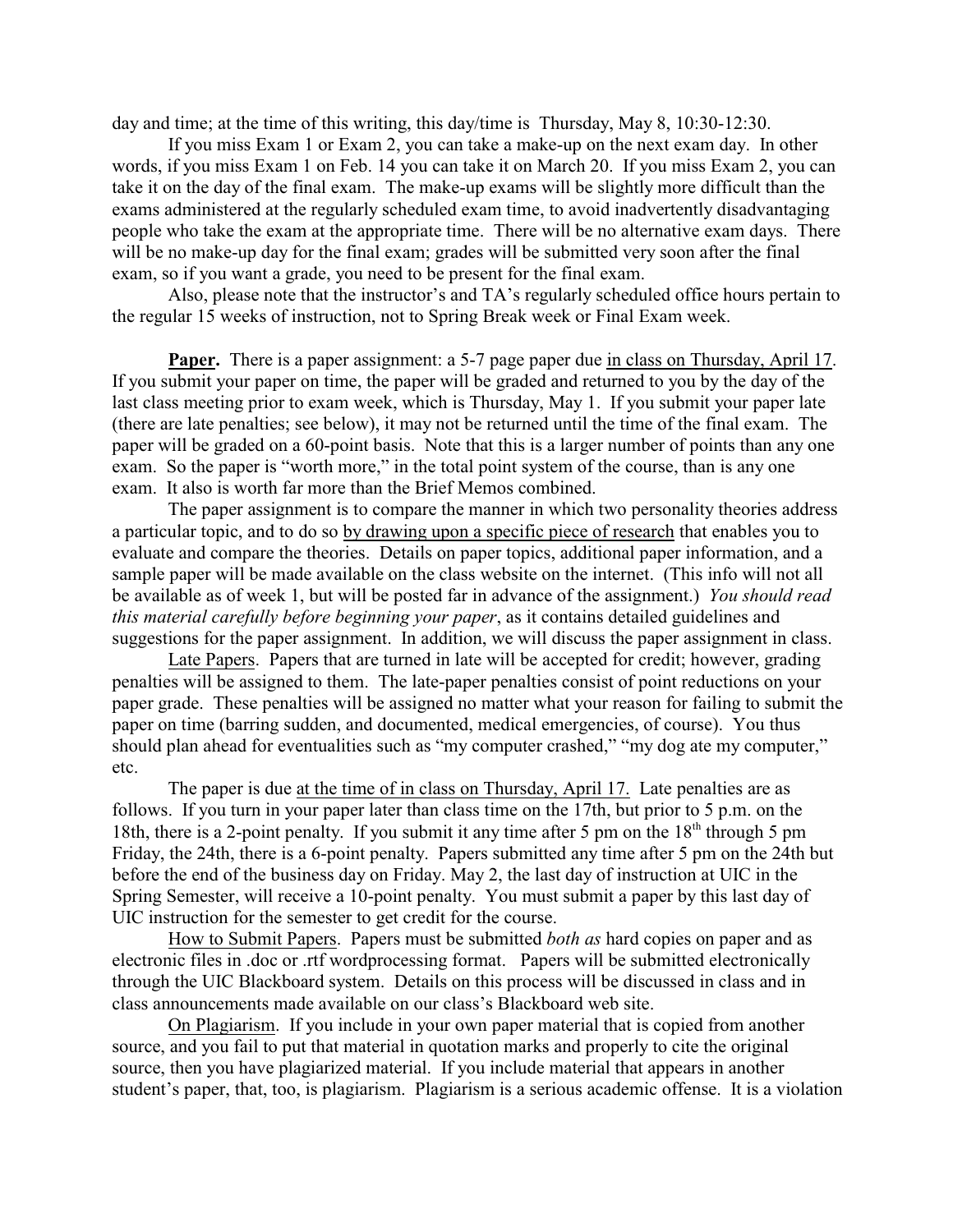of University guidelines regarding academic integrity. (These guidelines, for your information, are stated in the Undergraduate Course Catalogue.) Any amount of plagiarized material will cause you to receive no credit for your paper and result in your paper being submitted to the UIC Office of Student Judicial Affairs. It is *your responsibility to avoid* writing a paper in which you include, without quotation marks and references as described above, material that originally appeared in another source. SAD-BUT-TRUE STORY: In six of the past eight semesters in which I have taught this course, one or more students has "written" his or her paper either by downloading material from the web, formatting it in a wordprocessor, and submitting it as their paper, or by submitting work that a different student submitted to this course in an earlier semester. These cases were submitted to the UIC Office of Student Judicial Affairs. In all submitted cases this UIC office took action against the student who had plagiarized the paper. Let's try to avoid such occurrences this semester!

Here is a guideline for references and for avoiding plagiarism. The appropriate style of references (which, by the way, is illustrated throughout your course textbook) is that, in the body of your paper, you should include the name of the author and the year of publication of papers or books from which you gather information. Thus, if you read a book by Freud written in 1923 that describes his structural model of personality, your text might read: *Freud believed there are three aspects to human personality, the id, ego, and superego (Freud, 1923).* If you never read a book by Freud, but you learned about Freud from our textbook, written by Pervin, Cervone, & John, your paper would read: *Freud believed there are three aspects to human personality, the id, ego, and superego (Cervone & Pervin, 2008).* Occasionally, you may want to quote directly from another source. **If even only a few words of text** come directly from another source, then that text **must be in quotation marks** (otherwise it's **plagiarism**) and you should list the page number on which the material can be found. For example, if you have read the 1923 book by Freud, you might write: *Freud believed that the ego "is not sharply separated from the id" (Freud, 1923, p. 14).* Similarly, if you are quoting (i.e., taking any word-for-word material) from our textbook, you must put the material from the textbook in quotes, and reference the textbook the page number on which the information appeared originally. Note that you rarely should quote material directly. The notion here is that the basic ideas about psychology are important, but the particular way in which an author phrased those ideas is not. As a rule-of-thumb, less than 10% of your paper should consist of direct quotes from other sources. Having no direct quotes at all is perfectly acceptable – indeed, in many cases, preferable. You will earn only partial credit if you turn in a paper that consists substantially (i.e., more than 10%) of direct quotes.

Extra note on plagiarism: UIC has instituted a system, linked to Blackboard website submissions, that \*automatically\* scans papers for plagiarism (i.e., that compares a given paper both to available information on the internet and to other papers submitted by students at UIC). This, of course, is all the more reason for avoiding the inclusion of plagiarized material, if it it's inadvertent. If the University's automatic system for detecting plagiarism tells us that your paper contains a substantial amount of plagiarized material, then we *can not* accept it for class credit, i.e., course instructors can not give students credit for material that is plagiarized.

**The Brief Memos.** During the course of the semester, we will be learning about approximately a half-dozen theories of personality. The purpose of the "Brief Memos" assignment is to give you an opportunity to think (and write) actively about 3 of those theories \*prior to\* our paper assignment. A second, simultaneous purpose is to give you an opportunity to relate the ideas in the personality theories to "concrete cases," specifically, to people you know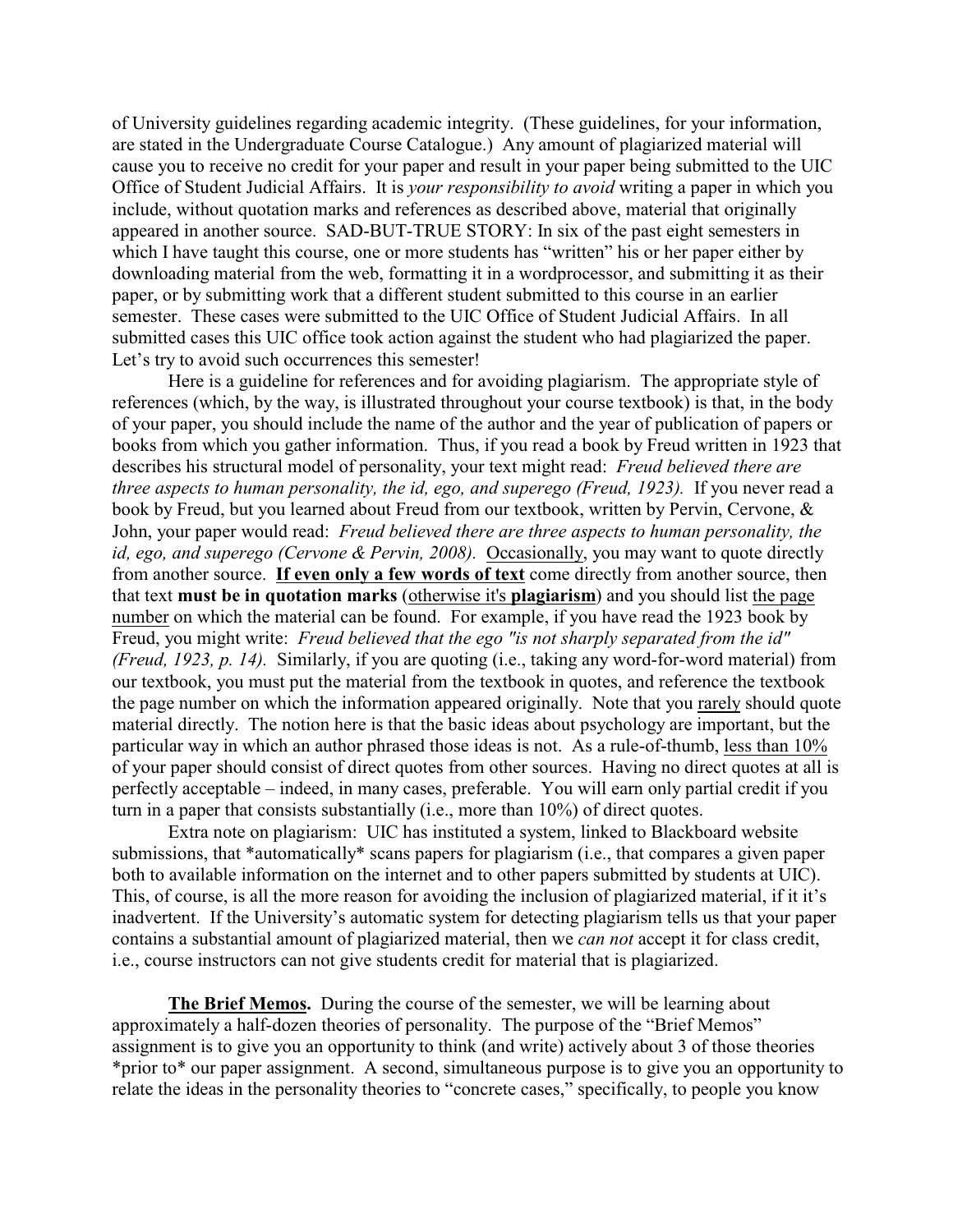(including yourself, if you'd like!).

The Brief Memos are brief writing assignments of 275-325 words in length. The assignment is to write three of these during the semester. Each Brief Memo will be graded on a 10-point basis; there are, then, 30 total "Brief Memo Points" that will go into grading. (The Memos, in other words, are small assignments that in total are lesser credit than an Exam or than the main Paper.)

In terms of substance, the assignment is as follows. For each memo you should: (A) Think of someone you know well and some interesting personality characteristic that they display. The characteristic could be either good, bad, or some mix of the two. (B) Pick one of the personality theories. (You'll be writing 3 of these memos during the semester; pick a different theory for each Brief Memo. In the long run, then, you'll be writing Brief Memos on 3 of the 6 theories.) (C) Think of how the theory would explain the interesting personality characteristic. (D) Write a brief memo explaining this; that is, the memo should (a) describe the personality characteristic; (b) describe the way in which the theory – or some *part of* the theory, that is, a selected variable from the overall theory – would explain the characteristic; and (c) briefly evaluate the explanation; you can express you opinion about whether this theory-based explanation actually provided insight into the individual.

You will be submitting the memos one at a time, at times of your own choosing (up until 4/15; see below). The Brief Memos are to be submitted electronically only; there is no need to submit hard copies on paper. The Brief Memos will be submitted via the Blackboard website; details to be provided in class.

Because the Brief Memos are meant to give you an opportunity to write about the theories prior to writing our main paper, they are due earlier than the main paper. The memos – i.e., all 3 of them – are due by Tue., April 15. Other than this final deadline, there is no set, fixed date for turning in memo #1, 2, and 3. You can do this at any time through April 15; this is a self-paced independent activity. However, as a suggestion, it might be easier to write a memo about a given personality theory *while we're discussing that theory in class*. It will be easier to recall the relevant information, and the memo writing may give you deeper knowledge of the theory, which will be useful when taking the exams.

The memos do not have to be written in the structure of a formal paper, with a title page and a page of references. They can be written literally as memos; an example will be provided in class. However, other stylistic features described in the paper assignment apply to the memos. For example, you need to avoid plagiarism in the memos. Also, the three theories you write about have to be theories of personality discussed in our class.

#### Grading

 Your grade will be based on your sum total of points on the three exams, the paper, and the memos. Letter grades will not be formally assigned to each assignment. However, there will be information about the distribution of mid-term exam and paper scores and the likely grades associated with those scores.

 The course grading system will be one in which earning 90% of the total points will guarantee you an A, 80% will guarantee a B, 70% a C, and 60% (90 points) a D. However, these percentages may be "curved" if that proves warranted based on the distribution of exam and paper scores. No matter what the curve, half of the total number of available points will be required to pass the course; failing to earn more than half the credit on the exams and paper is equivalent to failing the course.